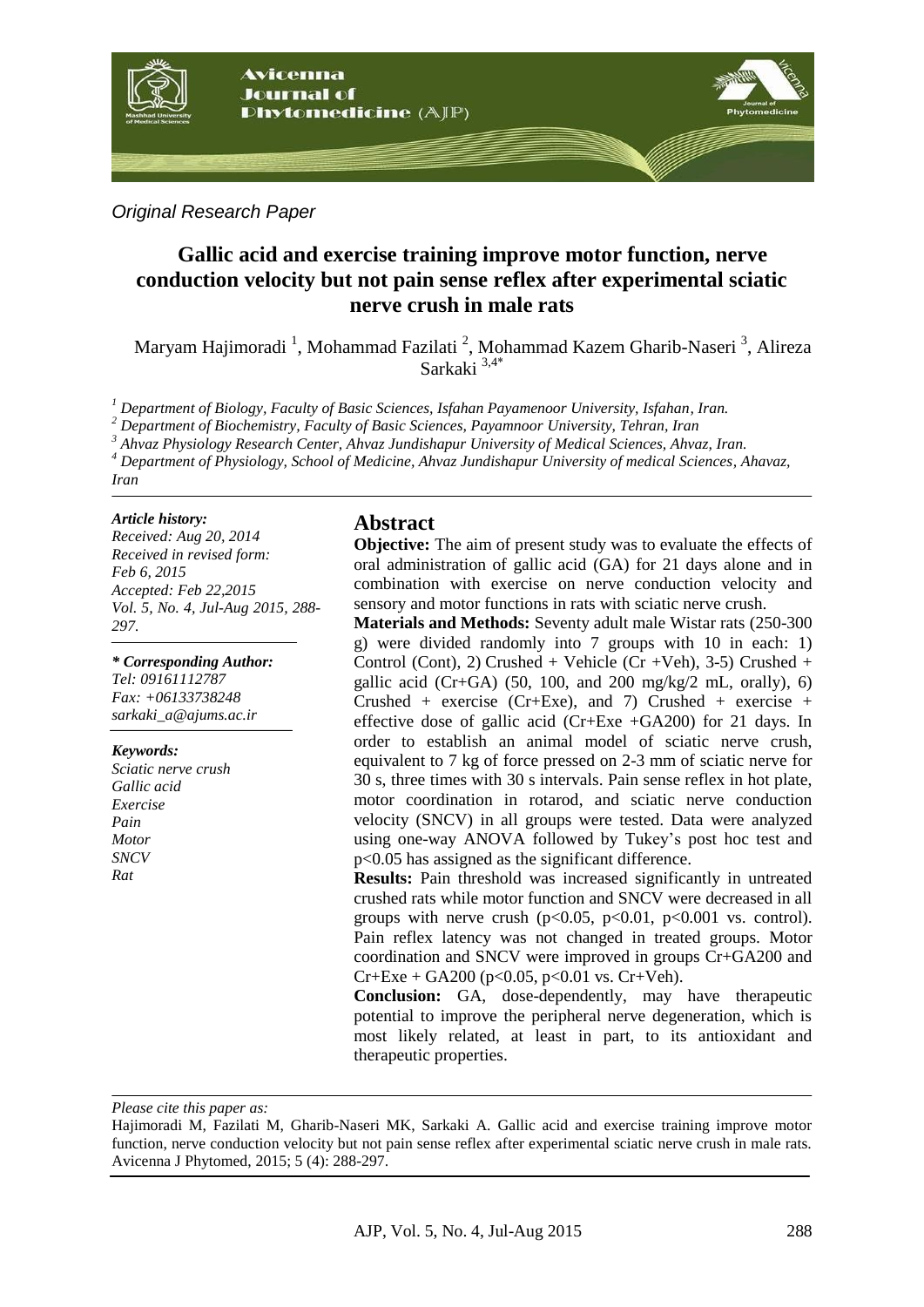# **Introduction**

Peripheral nerves are often damaged by various circumstances including crush, compression, stretching, motor vehicle accidents, fractures, dislocations, and natural disasters such as earthquakes [\(Wong et al., 2011\)](#page-8-0). After peripheral nerve injuries, the capability of injured axons to regenerate and recover functional connections is dependent on the age of the subject, the nerve trunk affected, the site and type of lesion, the type and delay of surgical repair and the distance over which axons must re-grow to span the injury. Thus, if a nerve transaction resulting in a gap between nerve stumps is left unrepaired or repaired with long grafts, the probability of effective re-innervations of muscle and sensory receptors are poor [\(Reyes et al.,](#page-8-1)  [2005\)](#page-8-1). Within 6 hours of the injury, the nucleus migrates to the periphery of the cell and Nissl granules, rough endoplasmic reticulum break up and disperse. This process is called chromatolysis [\(Burnett](#page-7-0)  [and Zager, 2004\)](#page-7-0). The transition between choromatolysis and apoptosis coincides with accumulation of metabolically active mitochondria and oxidative damage to nucleic acids and proteins in axotomized neurons. On the other hand, when their axons are effectively able to regenerate and reinnervate targets, neurons slowly return to a normal function and morphology [\(Navarro et al., 2007\)](#page-8-2). Biochemical changes develop within hours after axotomy and coincide with the early chromatolytic morphological changes. The concentration of enzymes of the oxidative pentose phosphate shunt required for RNA synthesis is also raised [\(Harkonen and](#page-7-1)  [Kauffman, 1974\)](#page-7-1), whereas production of neurotransmitters and cytoskeleton proteins is decreased [\(Hoffman and Lasek, 1980\)](#page-7-2). The axotomized neurons shift from a transiting state to a regenerative state underlies by prominent changes in gene expression, which lead to a decrease in the synthesis of neurotransmission-related products and increased synthesis of growthassociated proteins and structural

components of the membrane [\(Sharma et](#page-8-3)  [al., 2010\)](#page-8-3). After peripheral nerve injury, the adult peripheral nervous system responds by increasing the availability of neurotrophic factors, either by autocrine or paracrine sources [\(Gambarotta et al., 2013\)](#page-7-3). The spectrum of neurotrophic factors reported to stimulate axonal regeneration includes nerve growth factor (NGF), brainderived neurotrophic factor (BDNF), neurotrophin-3 (NT-3) and neurotrophin - 4/5 (NT-4/5), insulin-like growth factors (IGF-I and IGF-II), ciliary neurotrophic factor (CNTF), basic fibroblast growth factor (FGF-2), and glial cell line-derived neurotrophic factor (GDNF) [\(Navarro et](#page-8-2)  [al., 2007,](#page-8-2) [Stassart et al., 2013\)](#page-8-4).

# **Materials and Methods**

Seventy healthy adult male Wistar rats (250-300 g) obtained from Ahvaz Jundishapur University of Medical Sciences (AJUMS) Laboratory Animal Centre were used in this study. Animals were housed in standard cages under controlled room temperature  $(20\pm 2 \degree C)$ , humidity (55–60%), and light exposure conditions 12:12 h light–dark cycle (light on at 07:00 am). All experiments were carried out during the light phase of the cycle (8:00 am to 5:00 pm). Access to food and water was ad libitum except during the experiments. Animal handling and experimental procedures were performed under observance of the University and Institutional legislation, controlled by the Local Ethics Committee for the Purpose of Control and Supervision of Experiments on Laboratory Animals. All efforts were made to minimize animal suffering and reduce the number of animals used. Prior to the onset of behavioral testing, all rats were handled for 3 days (10 minutes daily). Animals were divided randomly into seven groups consisting of 10 animals in each group.

1. Control: intact rats received normal saline (2 ml/kg) for 21 days.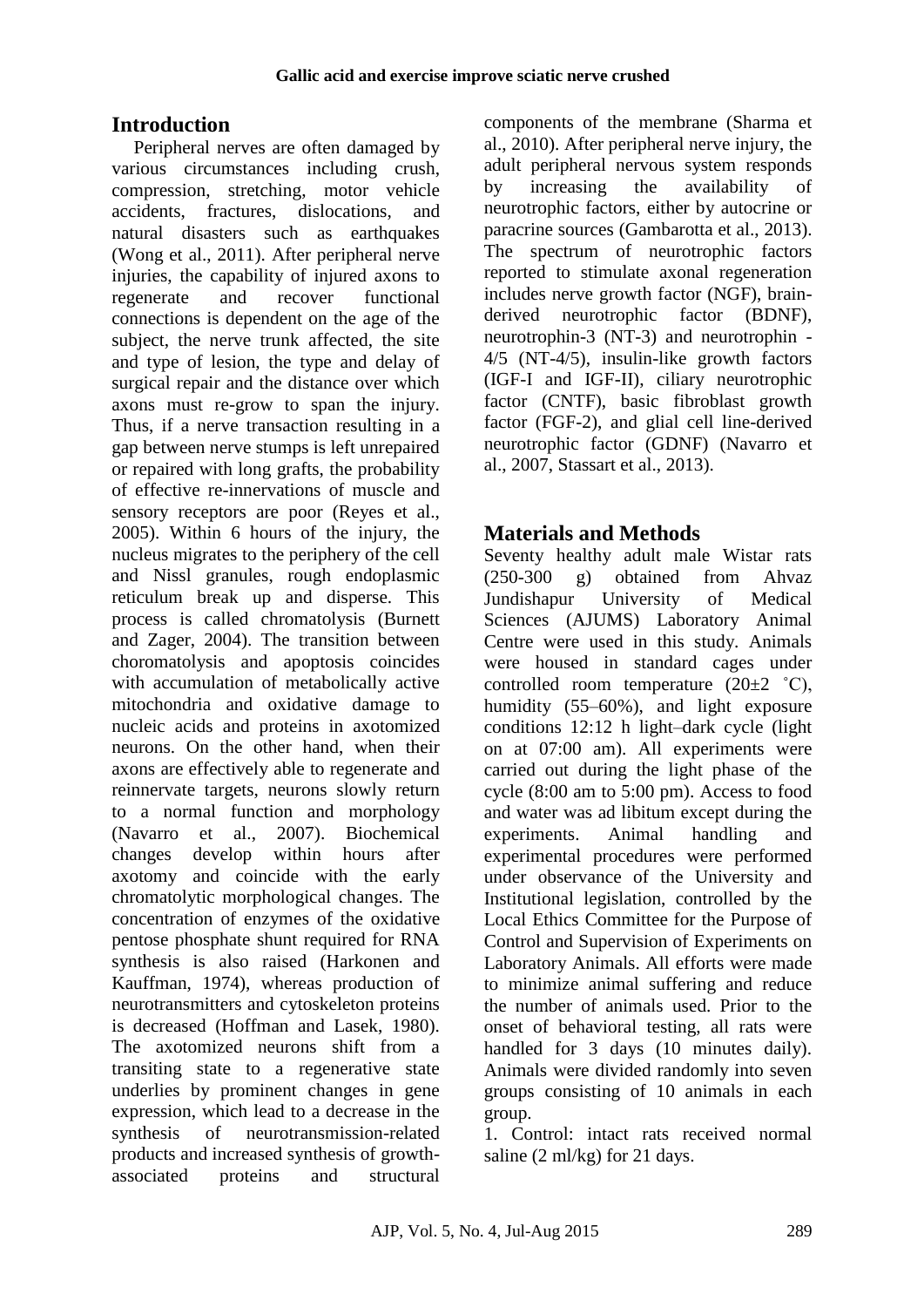2. Cr+Veh: sciatic nerve crushed rats received normal saline (2 ml/kg) for 21 days.

3. Cr+GA50: sciatic nerve crushed rats received 50 mg/kg/2 ml GA for 21 days.

4. Cr+GA100: sciatic nerve crushed rats received 100 mg/kg/2 ml GA for 21 days.

5. Cr+GA200: sciatic nerve crushed rats received 200 mg/kg/2 ml GA for 21 days.

6. Cr+Exe: sciatic nerve crushed rats received forced exercise for 21 days.

7. Cr+Exe+GA200: sciatic nerve crushed rats received forced exercise combined with 200 mg/kg/2 ml GA as an effective dose for 21 days.

## **Sciatic nerve crushing procedure**

We used the Kalender (2009) procedure for peripheral nerve crushing with little modification. Briefly, under general anesthesia with intraperitoneal ketamine (90 mg/kg) and xylazine (10 mg/kg), and after routine preparation of the operative field (hair trimming, 20% iodine ethylic alcohol solution), the right sciatic nerve was exposed through a 1-2 cm long posterolateral longitudinal straight incision on the lateral aspect of the right thigh followed by a gluteal muscle splitting incision. Sciatic nerve was exposed and with the use of needle holder equivalent to 7 kg of force pressed on 2-3 mm of sciatic nerve three times, 30 s with 30 s intervals. Penicillin procaine was applied to wound before closing the incision with sutures. All operations were performed on right limb [\(Bobinski et al., 2011\)](#page-7-4).

## **Forced exercise training**

In order to physically train rats, we used the Sobral procedure (2008) with some modifications. The animals were given forced exercise (groups 6 and 7), 2 days after the surgery. Rats were put in a tenchannel treadmill once a day for 30 minutes for a period of 21 days with a constant inclination of zero. Rats were forced to run via a mild electric shock stimulation system installed on the end of its channels (3 mA). All animals ran at a speed of 17 m/min,) [\(Kalender et al., 2009,](#page-7-5) [English et al., 2011\)](#page-7-6).



Figure 1. Serial photos to illustrate the surgery phases to induce the sciatic nerve crush in right leg of rat (left: expose the sciatic nerve, middle: crushing the nerve, right: showing the crushed area).



Figure 2. Photo to illustrate foot and fingers expand states in crushed sciatic nerve.

## **Treatment**

Treated rats received different doses of GA dissolved in 2 ml normal saline per 1000 g body weight orally (i.g.) every day 8:00–9:00 am for 21 days, starting from  $2<sup>nd</sup>$ day after nerve crush surgery. Sham-treated animals (Cr+Veh) received the same volume of normal saline for the same period.

### **Sciatic nerve conduction velocity (SNCV)**

At the  $21<sup>st</sup>$  day after nerve crush injury, the SNCV was performed under general anesthesia, and the sciatic nerve was stimulated with stimulus intensity through bipolar needle electrodes, proximal to the injury site at the level of the sciatic notch, and recording was done from two points distal to the lesion at the level of the ankle and knee. Square wave stimulus pulses of 500 μs in duration were delivered at 1 Hz.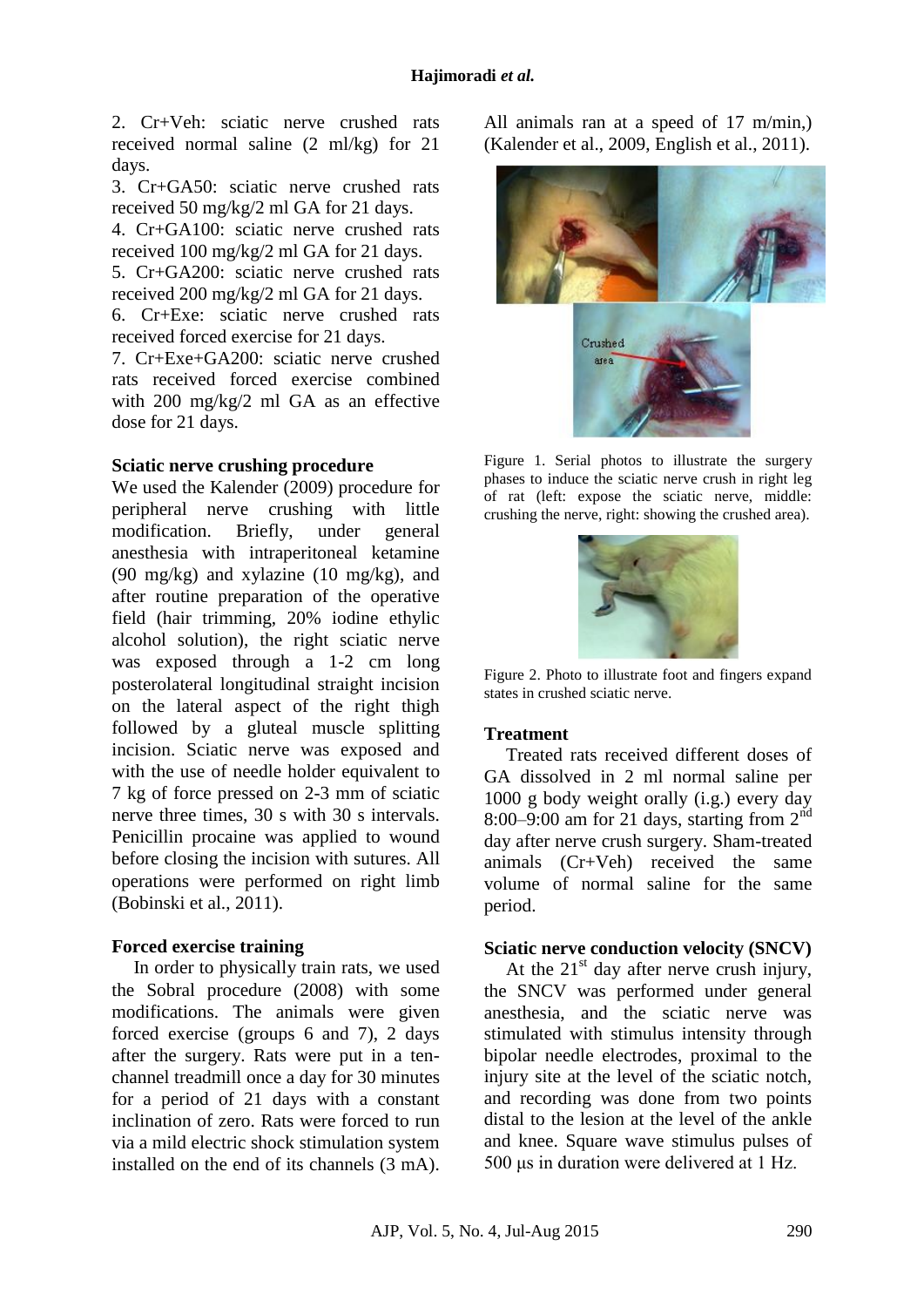The latency of the evoked muscle twitch was recorded from the intrinsic foot muscles with bipolar needle electrode (Nihon Kohden Co., Japan) amplified and recorded by 4-channels PowerLab system (AD Instrument Co., Australia). Finally, the distance between the two points of stimulating electrodes on the skin with a ruler and latencies of action potentials were measured. Conduction velocity was calculated using the following formula.

### SNCV=Δd/ Δt

which the SNCV is motor nerve conduction velocity (cm/ms), Δd is the difference between distances of two stimulatory electrodes at points of ankle and knee respectively, and  $\Delta t$  is the difference between delay times of recorded compound action potentials at points of ankle and knee respectively [\(Kalender et](#page-7-5)  [al., 2009,](#page-7-5) [Teodori et al., 2011,](#page-8-5) [Udina et al.,](#page-8-6)  [2011\)](#page-8-6).

### **Statistical analysis**

Data were expressed as mean±SEM. Statistical analysis was performed using one-way analysis of variance (ANOVA) followed by Tukey's post hoc test. *P* values less than 0.05 were assumed to denote a significant difference.



Figure 3. Top: SNCV recording set up using PowerLab recorder. Down: a typical recorded compound action potential from distal innervated muscles after stimulating the proximal part of sciatic nerve.

# **Results**

#### **Pain sense reflex latency**

As shown in Figure 4, delay of lifting foot increased significantly  $(p<0.001)$  in rats with crushed sciatic nerve 21 days after treatment with vehicle or different doses of gallic acid even with stepping on heated plate for longer time when compared with control group. Treatment with GA could not improve the sciatic nerve crush-induced analgesia (Figure 4A). Physical exercise alone and also combined with most effective dose of GA for 21 days (Cr+Exe and Cr+Exe+GA200 groups) had no effect on impaired pain sense after crushing (Figure 4B). Therefore, treatment with GA or physical exercise could not improve the sciatic nerve crush-induced analgesia.



Figure 4. Latency of lifting foot in hot plate (as pain assessment) at  $21<sup>st</sup>$  day after sciatic nerve crush in Control, Cr+Veh, Cr+GA50, Cr+GA100, Cr+GA200 (A), Cr+Exe, and Cr+Exe+GA200 groups (B). Values are expressed as mean±SEM and analyzed using one-way ANOVA followed by Tukey's post hoc test  $(n=10)$ . \*\*\* *p*<0.001for treated groups vs. control.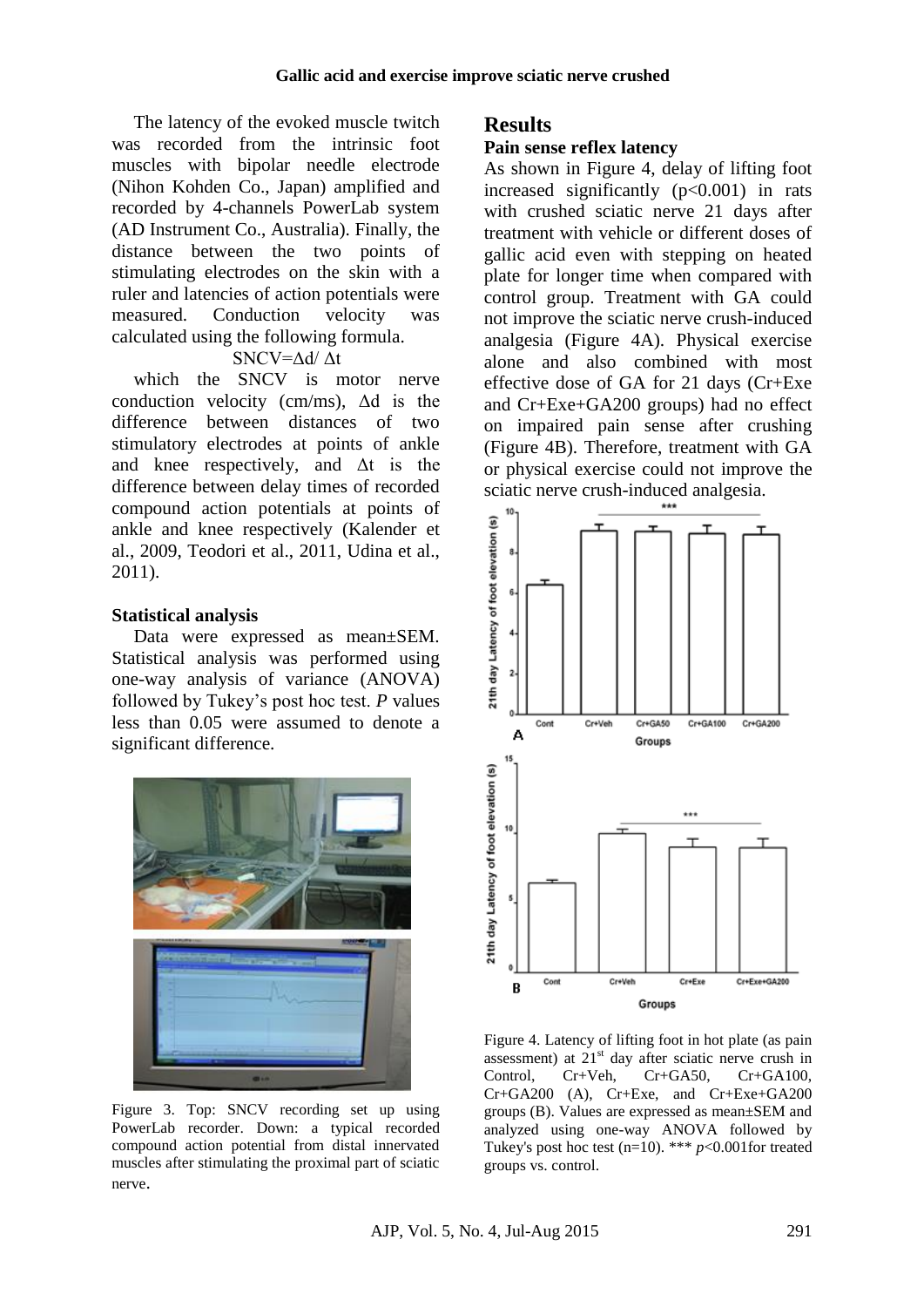#### **Motor coordination**

As shown in Figure 5, the latency of falling on a rotating rod decreased significantly ( $p<0.001$ ,  $p<0.01$ ) in crushed sciatic nerve groups 21 days after treatment with vehicle or different doses of gallic acid when compared with control group. Treatment with different doses GA increased latency of falling on a rotating rod but only dose 200 mg/kg GA caused significant increase in this latency  $(p<0.05$ , Figure 5A). Physical exercise alone and also combined with most effective dose of GA for 21 days (Cr+Exe and Cr+Exe+GA200 groups) could improve significantly latency of falling on a rotating rod ( $p<0.05$ ,  $p<0.01$ , Figure 5B), but their latency was still lower than control rats.



Figure 5. Mean±SEM of duration of falling on a rotating rod in rotarod (bar descending as motor coordination assessment) at  $21<sup>st</sup>$  day after sciatic nerve crush in Control, Cr+Veh, Cr+GA50, Cr+GA100, Cr+GA200, Cr+Exe, and Cr+Exe+GA200. Data were analyzed using onewayANOVA followed by Tukey's post hoc test (n=9). \*\*\*p<0.001 and \*\*p<0.01 for crushed groups vs. Control, #p<0.05 for Cr+GA200 and ##p<0.01 for Cr+Exe+GA200 vs. Cr+Veh, respectively.

### **Sciatic nerve conduction velocity (SNCV)**

As shown in Figure 6, the SNCV decreased significantly  $(p<0.01, p<0.05)$  in rats with crushed sciatic nerve received normal saline (vehicle of GA) or physical exercise alone for 21 days after nerve crushing. Treatment of crushed rats with low dose of GA did not change SNCV while doses of 100 and 200 mg/kg alone could increase it significantly  $(p<0.05$ , p<0.01, Figure 6A). Physical exercise alone and also combined with most effective dose of GA for 21 days (Cr+Exe and Cr+Exe+GA200 groups) could improve SNCV significantly  $(p<0.05, p<0.01,$ Figure 6B), Improved SNCV in Cr+GA200 and Cr+Exe+GA200 groups was similar in control rats.



Figure 6. Effect of different doses of gallic acid and exercise alone and most effective dose of GA combined with exercise for 21 days on sciatic nerve conduction velocity (SNCV) in different groups including Control, Cr+Veh, Cr+GA50, Cr+GA100, Cr+GA200, Cr+Exe, and Cr+Exe+GA200. Values are expressed as mean±SEM. Data were analyzed using one way ANOVA followed by Tukey's post hoc test (n=9).  $* P < 0.05$ ,  $* p < 0.01$  vs. Control and #p<0.05, ##p<0.01 vs. Cr+Veh.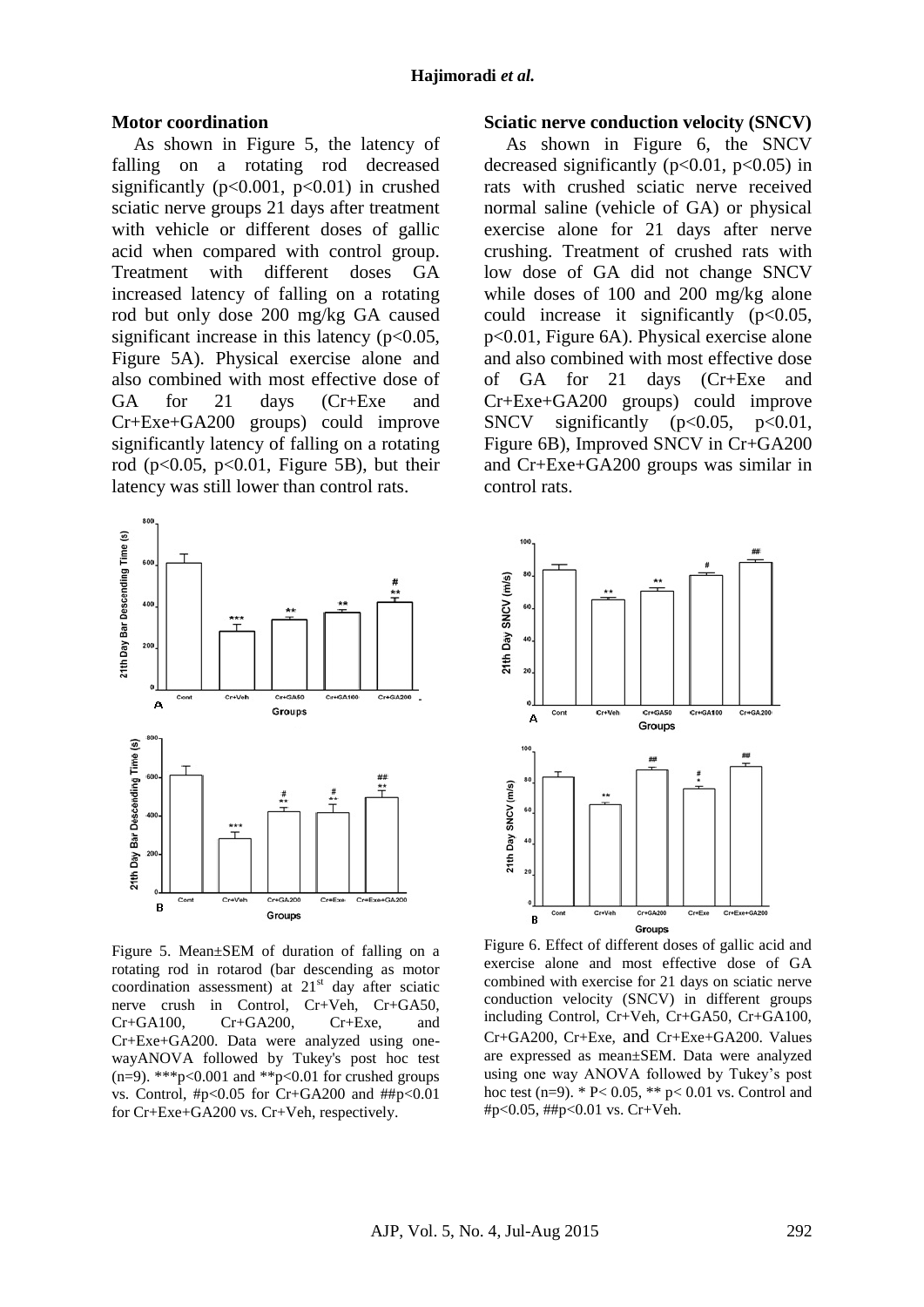# **Discussion**

The results of current work showed that pain sense reflex latency after sciatic nerve crush was increased significantly and treatment with GA alone and combine with exercise could not reverse it. Motor coordination was impaired after sciatic nerve crush significantly, while treating with dose of 200 mg/kg GA could improve it at 21st day after sciatic nerve crush. Treated crushed animals with dose of 200 mg/kg GA alone and combined with exercise improved significantly the motor coordination at  $21<sup>st</sup>$  day after sciatic nerve crush.

Sciatic nerve conduction velocity (SNCV) was impaired significantly in rats with sciatic nerve crush treated with normal saline (vehicle) for 21 days. Treated crushed animals with doses of 100 and 200 mg/kg GA or physical exercise alone and also effective dose GA combined with exercise improved it significantly.

Lesions of peripheral nerves cause loss of motor and sensory function and also lead to hyper reflexes and hyperalgesia [\(Teodori](#page-8-5)  [et al., 2011;](#page-8-5) [Udina et al., 2011\)](#page-8-6). After injuries to peripheral nerves, axons and myelin sheaths distal to the lesion are degraded. The degenerative products are eliminated by the cooperative action of denervated Schwann cells and infiltrating macrophages. Valerian degeneration serves to create a microenvironment favoring axonal regrowth. Schwann cells within the endoneurial tubes of the distal nerve dedifferentiate towards a non-myelinating proliferative phenotype that over-express growth factors, cell adhesion molecules, and extracellular matrix to promote regeneration [\(Mohammadi et al., 2013\)](#page-8-7). The sciatic nerve of rats is a reliable model for studying different kinds of injuries and treatment methods, with crushing injuries being one of the preferred types, because it causes rupture of nervous fibers without rupturing most of the nerve's supporting structures, enabling an easier regeneration after injury [\(Monte-Raso et al., 2009\)](#page-8-8). Although crushed peripheral nerves keep anatomical continuity, regenerate spontaneously, and somehow reinnervate their target tissues, the longer it takes for the crushed nerve to reinnervate their target tissues, the greater the chance of permanent denervation atrophy of the target tissues. In this work our results showed that the latency of pain reflex was too long. Our finding is inconsistent with Rodriguez et.al, (2004) and Monte-Raso et.al, (2009). Difference between our findings with other investigators may be due to using different types and severity of crushing.

Therefore, accelerated nerve regeneration is crucial to obtain satisfactory functional outcomes [\(Yuan et al., 2010\)](#page-9-0). Traditionally, functional nerve defects have been remedied by many methods, including nerve transfer, nerve grafts, artificial nerve conduit bridging, and end-to-side neurorrhaphy [\(Oberlin et al., 1994\)](#page-8-9). However, these methods only provide a regenerative environment for injured nerves. Recovery of function depends on various local and systemic factors. Regeneration of axons from the proximal stump of an injured nerve to the distal nerve stump is one of the most important factors in reinnervation of peripheral tissue.

Recent studies have shown that locally applied neurotrophins can enhance survival of damaged neurons and regrowth of lesioned axons in the central and peripheral nervous systems in rats. Activity-dependent therapies promote axonal regeneration and functional recovery and may improve sensory–motor coordination and restoration of adequate circuitry at the spinal level.

Maintenance of denervated muscle activity and afferent input, by active or passive exercise, may increase trophic factor release to act on regenerating axons and to modulate central neuronal plasticity [\(Chen et al., 2001;](#page-7-7) [English et al., 2011\)](#page-7-6). Its effects are related to the increased expression of brain-derived neurotrophic factor (BDNF) and its receptor, tyrosine kinase B (trkB) [\(Gomez-Pinilla et al.,](#page-7-8)  [2001\)](#page-7-8). BDNF, glial cell line-derived neurotrophic factor (GDNF), neurotrophin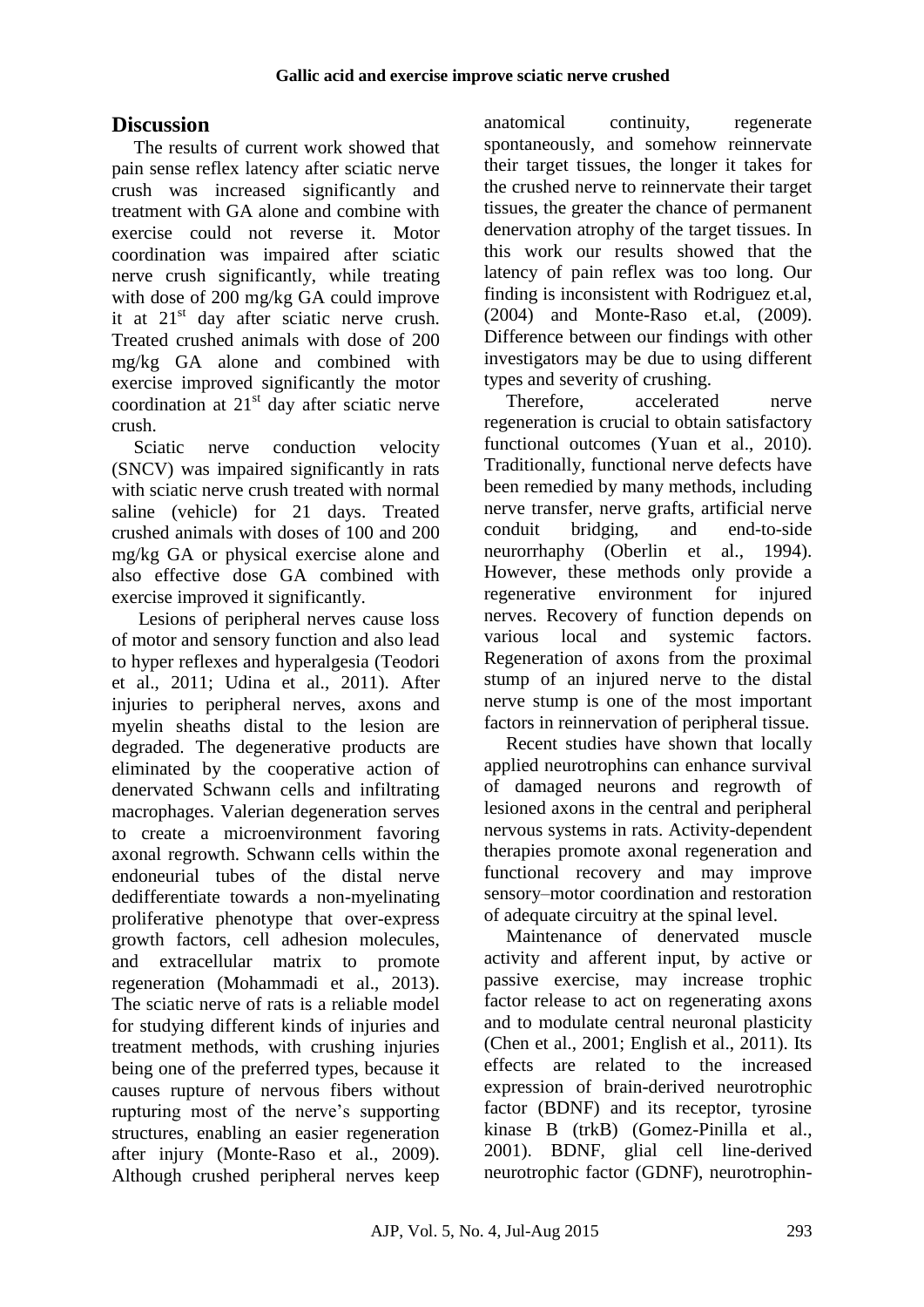3 (NT-3), and neurotrophin-4 (NT-4) act as chemo-attractants for regenerating axons [\(Nothias et al., 2005\)](#page-8-10) and are capable of modifying neuronal circuits by strengthening and increasing the formation of synapses [\(Gomez-Pinilla et al., 2002\)](#page-7-9).

In vivo studies have shown that local continuous release of BDNF increases nerve fiber growth over time and induces remyelination and faster nerve regeneration in rats after sciatic nerve injury. BDNF enhances the expression of myelinassociated glycoprotein (MAG) and glycoprotein zero (P0) [\(Vogelin et al.,](#page-8-11)  [2006\)](#page-8-11). Our results showed that treatment of rats with sciatic nerve crush with higher dose of GA or chronic exercise alone or combination of GA with exercise improved the motor coordination and SNCV significantly.

Physical activity alters the structure and function of the neuromuscular junction (NMJ). However, exercise increases the size and the degree of branching of motor nerve terminals at the NMJ, increases the total area of both pre- and postsynaptic elements, and increases the quantal content of acetylcholine release [\(Bobinski et al.,](#page-7-4)  [2011\)](#page-7-4).

Increased amount of mRNA expression of caspase in spinal dorsal root ganglion (DRG) neuron following SCI was reduced by exercise [\(Keeler et al., 2012\)](#page-7-10). Exercise, whether in the acute or late phase of injury, also positively influenced the maturation of regenerated nerve fibers. After axonotmesis, axon diameters can reach control values after six months [\(Schröder,](#page-8-12)  [1972\)](#page-8-12). [Teodori](http://www.hindawi.com/19470789/) et al., 2011, reported that one month after injury, the nerve fiber diameter of exercised sciatic nerve injury rats reached 68-70% of control values [\(Teodori et al., 2011\)](#page-8-5).

It is known that after the injury due to the tissue destruction, free oxygen radicals increase and cause tissue damage [\(Bagdatoglu et al., 2002\)](#page-7-11). Neuropathic pain was developed by impairing the normal functions of myelinated and unmyelinated fibers in sciatic nerve. Gallic acid is one of phenolic acids that is found in green tea and grape seeds [\(Kim et al., 2006\)](#page-8-13). Its antioxidant activity is closely associated with activity against various cancer types, cardiovascular diseases, several dermal disorders cytoprotective, and antiinflammatory action [\(Kaur et al., 2009\)](#page-7-12).

Antioxidant supplementation may provide neuroprotection against age-related neurodegenerative disorders, including Parkinson's disease, amyotrophic lateral sclerosis, and Alzhimer's disease [\(Tavares](#page-8-14)  [et al., 2013\)](#page-8-14). Flavonoids exert a multiplicity of neuroprotective actions within the brain, including a potential to protect neurons against injury induced by neurotoxins, an ability to suppress neuroinflammation, and the potential to promote memory, learning, and cognitive function. These effects appear to be underpinned by two common processes. Firstly, they interact with critical protein and lipid kinase signalling cascades in the brain leading to an inhibition of apoptosis triggered by neurotoxic species and to a promotion of neuronal survival and synaptic plasticity. Secondly, they induce beneficial effects on the vascular system leading to changes in cerebrovascular blood flow capable of causing angiogenesis, neurogenesis, and changes in neuronal morphology [\(Vauzour et al., 2008\)](#page-8-15).

*Punica granatum* rind is composed of phenolic punicalagins, gallic acid, catechin [\(Amakura et al., 2000\)](#page-7-13), and various flavanoids such as quercetin and rutin [\(Gómez-Caravaca et al., 2013\)](#page-7-14) which the latter has been documented to possess free radical scavenging property [\(Rosenblat et](#page-8-16)  [al., 2006\)](#page-8-16). Treatment with aqueous extract of *P. granatum* (100 mg/kg, p.o.) markedly prevented sciatic nerve ligation-induced neuropathy and oxidative stress by changing the pain threshold, improving the functionality of sciatic nerve, decreasing serum and tissue thiobarbituric acid reactive substances (TBARS) and tissue superoxide dismutase (SOD), and increasing levels of serum glutathione and catalase. It may be concluded that *P. granatum* extract reduced the oxidative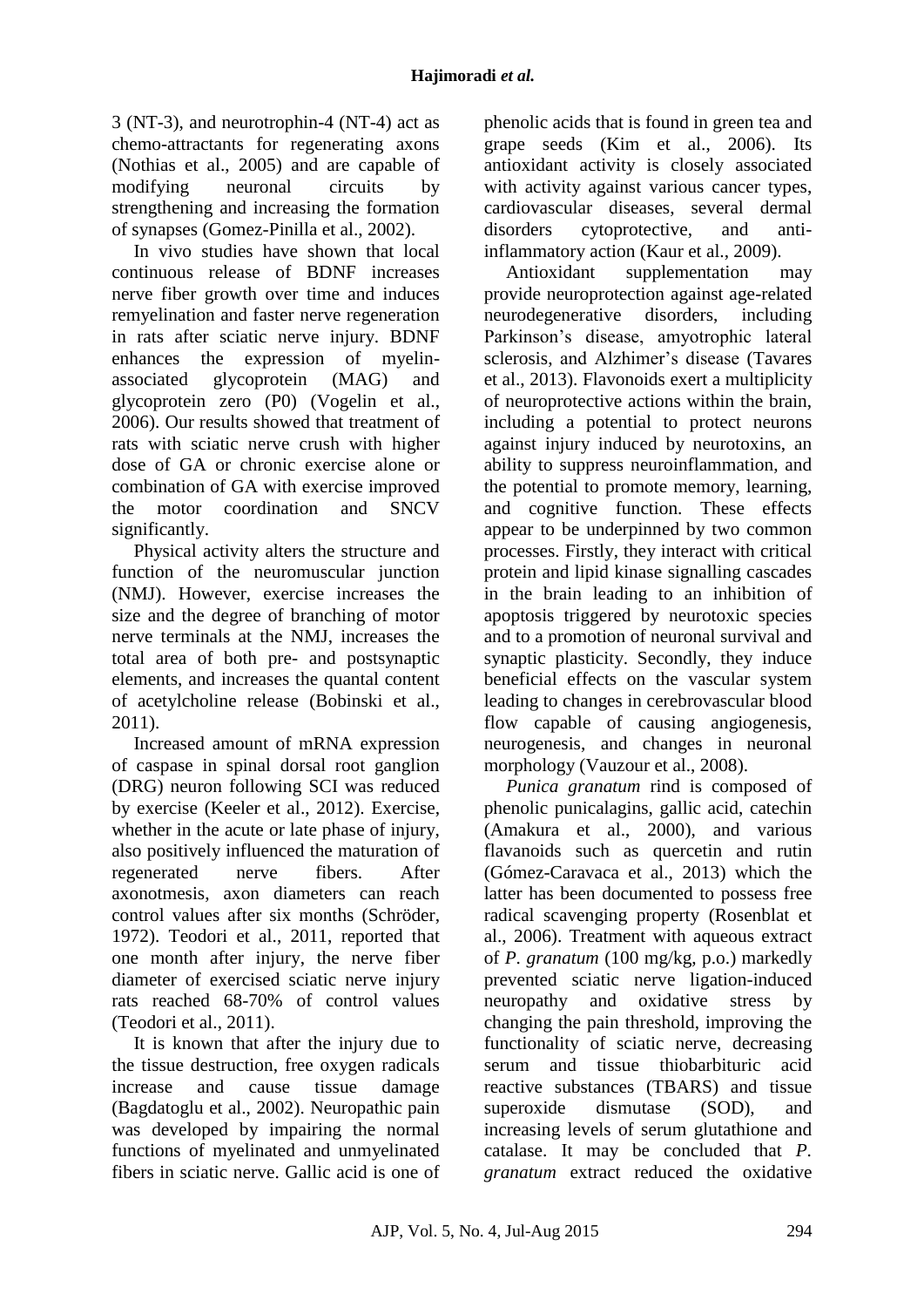stress via inhibiting mitogen-activated protein kinase (MAPK), alleviated neuropathic symptoms, and consequently improved the functionality of sciatic nerve and prevented sciatic nerve ligation– induced neuropathic pain [\(Sukhvir Kaur et](#page-8-17)  [al., 2012\)](#page-8-17).

Our data showed that oral administration of GA alone and combined with exercise for 21 days could not improve the pain sense reflex after sciatic nerve injury, while improved the impaired motor coordination and SNCV significantly in rats with sciatic nerve injury. Further investigations need to determine the exact mechanism(s) of the effect of GA and physical activity on peripheral nerve crush.

### **Acknowledgements**

This research was supported and carried out in Ahvaz Physiology Research Center, Ahvaz Jundishapur University of Medical Sciences, Ahvaz, Iran (APRC-102). All material costs were paid by the Maryam Hajimoradi, M.Sc. of Animal Sciences (Biology), Isfahan Payamnoor University. This article was extracted as a part from her M.Sc. thesis.

## **Conflict of interest**

The authors have no conflict of interest to declare.

# **References**

- <span id="page-7-13"></span>Amakura Y, Okada M, Tsuji S, Tonogai YA. 2000. Determination of phenolic acids in fruit juices by isocratic column liquid chromatography. J Chromatogr, 891:183- 188.
- <span id="page-7-11"></span>Bagdatoglu C, Saray A, Surucu SH, Ozturk H, Tamer L. 2002. Effect of trapidil in ischemia/reperfusion injury of peripheral nerves. Neurosurgery 51:212-219.
- <span id="page-7-4"></span>Bobinski F, Martins DF, Bratti T, Mazzardo-Martins L, Winkelmann-Duarte EC, Guglielmo LG, Santos AR. 2011. Neuroprotective and neuroregenerative effects of low-intensity aerobic exercise on sciatic nerve crush injury in mice. Neuroscience 194:337-348.
- <span id="page-7-0"></span>Burnett MG, Zager EL. 2004. Pathophysiology of peripheral nerve injury: a brief review. Neurosurg Focus 16 1-7.
- <span id="page-7-7"></span>Chen ZY, Chai YF, Cao L, Lu CL, He C. 2001. Glial cell line-derived neurotrophic factor enhances axonal regeneration following sciatic nerve transection in adult rats. Brain Res. 902:272-276.
- <span id="page-7-6"></span>English AW, Wilhelm JC, Sabatier MJ. 2011. Enhancing recovery from peripheral nerve injury using treadmill training. Ann Anat 193:354-360.
- <span id="page-7-3"></span>Gambarotta G, Fregnan F, Gnavi S, Perroteau I. 2013. Neuregulin 1 role in Schwann cell regulation and potential applications to promote peripheral nerve regeneration. Int Rev of Neurobiol 108:223-256.
- <span id="page-7-14"></span>Gómez-Caravaca AM, Verardo V, Toselli M, Segura-Carretero A, Fernández-Gutiérrez A, Caboni MF. 2013. Determination of the major phenolic compounds in pomegranate juices by HPLC−DAD−ESI-MS. J Agric Food Chem 61:5328-5337.
- <span id="page-7-8"></span>Gomez-Pinilla F, Ying Z, Opazo P, Roy RR, Edgerton VR. 2001. Differential regulation by exercise of BDNF and NT-3 in rat spinal cord and skeletal muscle. Eur J Neurosci, 13:1078-1084.
- <span id="page-7-9"></span>Gomez-Pinilla F, Ying Z, Roy RR, Molteni R, Edgerton VR. 2002. Voluntary exercise induces a BDNF-mediated mechanism that promotes neuroplasticity. J Neurophysiol, 88:2187-2195.
- <span id="page-7-1"></span>Harkonen MH, Kauffman FC. 1974. Metabolic alterations in the axotomized superior cervical ganglion of the rat. II. The pentose phosphate pathway. Brain Res, 65:141-157.
- <span id="page-7-2"></span>Hoffman PN, Lasek RJ. 1980. Axonal transport of the cytoskeleton in regenerating motor neurons: constancy and change. Brain Res, 202:317-333.
- <span id="page-7-5"></span>Kalender AM, Dogan A, Bakan V, Yildiz H, Gokalp MA, Kalender M. 2009. Effect of Zofenopril on regeneration of sciatic nerve crush injury in a rat model. **J** Brachial Plex Peripher Nerve Inj, 4:1-7.
- <span id="page-7-12"></span>Kaur M, Agarwal C, Agarwal R. 2009. Anticancer and cancer chemopreventive potential of grape seed extract and other grape-based products. J Nutr, 39:1806-1812.
- <span id="page-7-10"></span>Keeler BE, Liu G, Siegfried RN, Zhukareva V, Murray M, Houlé JD. 2012. Acute and prolonged hindlimb exercise elicits different gene expression in motoneurons than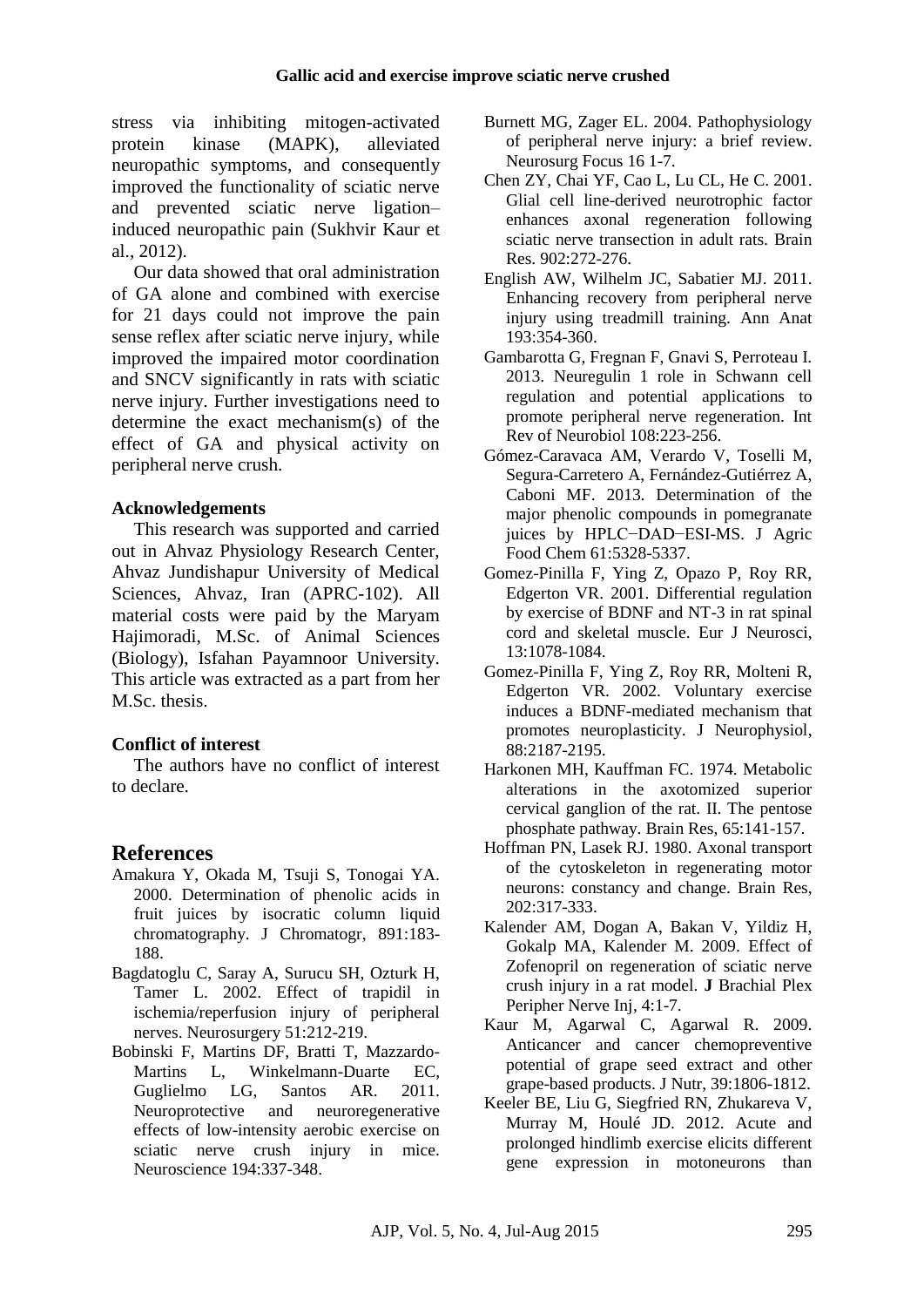sensory neurons after spinal cord injury. Brain Res 1438:8-28.

- <span id="page-8-13"></span>Kim SH, Jun CD, Suk K, Choi BJ, Lim H, Park S. 2006. Gallic acid inhibits histamine release and pro-inflammatory cytokine production in mast cells. Toxicol Sci, 91:123-131.
- Marcioli MA, Coradini JG, Kunz RI, Ribeiro Lde F, Brancalhao RM, Bertolini GR. 2013. Nociceptive and histomorphometric evaluation of neural mobilization in experimental injury of the median nerve. The Sci World J, 2013:1-6.
- <span id="page-8-7"></span>Mohammadi R, Yadegarazadi MJ, Amini K. 2013. Peripheral nerve regeneration following transection injury to rat sciatic nerve by local application of adrenocorticotropic hormone. Journal of cranio-maxillo-facial surgery : Official publication of the European Association for Cranio-Maxillo-Facial Surgery, 1-6.
- <span id="page-8-8"></span>Monte-Raso VV, Moro CA, Mazzer N, Fonseca MCR, Fasan VPS, Barbieri G. 2009. A new adjustable pinch designed for producing crush nerve injury in the sciatic nerve of rats. Acta Ortop Bras, 17:236-238.
- <span id="page-8-2"></span>Navarro X, Vivo M, Valero-Cabre A. 2007. Neural plasticity after peripheral nerve injury and regeneration. Prog Neurobiol, 82:163-201.
- <span id="page-8-10"></span>Nothias JM, Mitsui T, Shumsky JS, Fischer I, Antonacci MD, Murray M. 2005. Combined effects of neurotrophin secreting transplants, exercise, and serotonergic drug challenge improve function in spinal rats. Neurorehab Neural Re, 19:296-312.
- <span id="page-8-9"></span>Oberlin C, Beal D, Leechavengvongs S, Salon A, Dauge MC, Sarcy JJ. 1994. Nerve transfer to biceps muscle using a part of ulnar nerve for C5-C6 avulsion of the brachial plexus: anatomical study and report of four cases. The J Hand Surg, 19:232-237.
- Petzinger GM, Walsh JP, Akopian G, Hogg E, Abernathy A, Arevalo P, Turnquist P, Vuckovic M, Fisher BE, Togasaki DM, Jakowec MW. 2007. Effects of treadmill exercise on dopaminergic transmission in the 1-methyl-4-phenyl-1,2,3,6 tetrahydropyridine-lesioned mouse model of basal ganglia injury. Neuroscience, 27:5291-5300.
- <span id="page-8-1"></span>Reyes O, Sosa I, Kuffler DP. 2005. Promoting neurological recovery following a traumatic peripheral nerve injury. Puerto Rico health Sci J, 24:215-223.
- <span id="page-8-16"></span>Rosenblat M, Volkova N, Coleman R, Aviram M. 2006. Pomegranate byproduct administration to apolipoprotein e-deficient mice attenuates atherosclerosis development as a result of decreased macrophage oxidative stress and reduced cellular uptake of oxidized low-density lipoprotein. J Agric Food Chem, 54:1928-1935.
- <span id="page-8-12"></span>Schröder JM. 1972. Altered ratio between axon diameter and myelin sheath thickness in regenerated nerve fibers. Brain Res, 45, :49- 65.
- <span id="page-8-3"></span>Sharma N, Marzo SJ, Jones KJ, Foecking EM. 2010. Electrical stimulation and testosterone differentially enhance expression of regeneration-associated genes. Exp Neurol, 223:183-191.
- <span id="page-8-4"></span>Stassart RM, Fledrich R, Velanac V, Brinkmann BG, Schwab MH, Meijer D, Sereda MW, Nave KA. 2013. A role for Schwann cell-derived neuregulin-1 in remyelination. Nature Neurosci 16:48-54.
- <span id="page-8-17"></span>Sukhvir Kaur S, Rana AC, Gangwani S, Sharma R. 2012. *Punica granatum*  attenuates sciatic nerve ligation inducedneuropathic pain. IJPSR, 3:509-518.
- <span id="page-8-14"></span>Tavares L, Figueira I, McDougall GJ, Vieira HL, Stewart D, Alves PM, Ferreira RB, Santos CN. 2013. Neuroprotective effects of digested polyphenols from wild blackberry species. Eur J Nutr, 52:225-236.
- <span id="page-8-5"></span>Teodori RM, Betini J, de Oliveira LS, Sobral LL, Takeda SY, de Lima Montebelo MI.2011. Swimming exercise in the acute or late phase after sciatic nerve crush accelerates nerve regeneration. Neural plasticity, 2011:1-8.
- <span id="page-8-6"></span>Udina E, Puigdemasa A, Navarro X. 2011. Passive and active exercise improve regeneration and muscle reinnervation after peripheral nerve injury in the rat. Muscle & Nerve, 43:500-509.
- <span id="page-8-15"></span>Vauzour D, Vafeiadou K, Rodriguez-Mateos A, Rendeiro C, Spencer JP. 2008. The neuroprotective potential of flavonoids: a multiplicity of effects. Genes Nutr, 3:115- 126.
- <span id="page-8-11"></span>Vogelin E, Baker JM, Gates J, Dixit V, Constantinescu MA, Jones NF. 2006. Effects of local continuous release of brain derived neurotrophic factor (BDNF) on peripheral nerve regeneration in a rat model. Exp Neurol ,199:348-353.
- <span id="page-8-0"></span>Wong KH, Naidu M, David P, Abdulla MA, Abdullah N, Kuppusamy UR, Sabaratnam V. 2011. Peripheral Nerve Regeneration